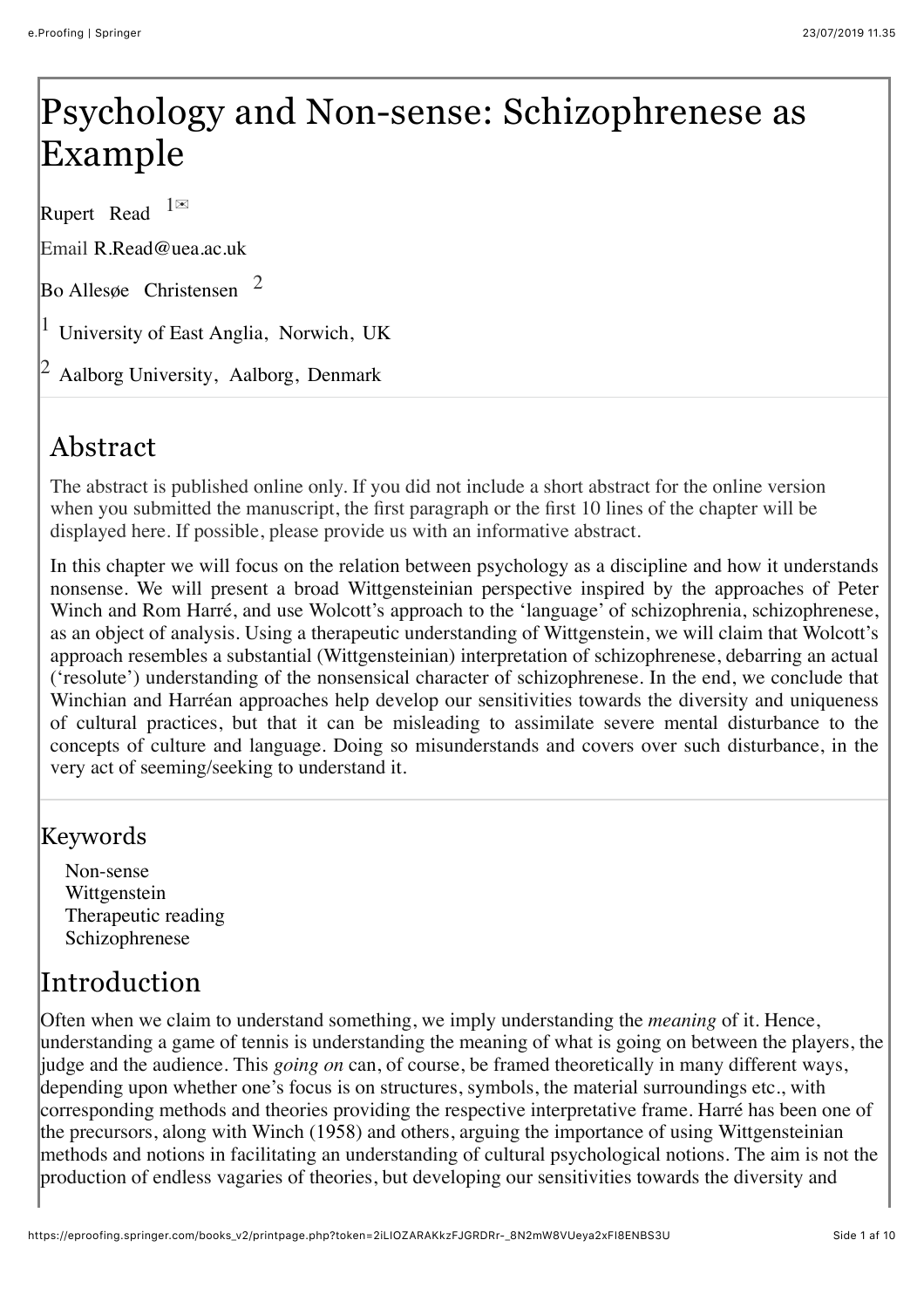uniqueness of cultural practices. In this sense, we can develop a description of the "grammar" of the practice of tennis by understanding how rules, norms and symbols are used by both tennis players and the audience. A grammar is thereby "…a conceptual system by the application of which a field of meaningful phenomena is brought into being" (Harré 2004, 1444). Knowing these conventions of tennis allows the audience to watch and understand what the players are doing in and as a tennis match, while also making tennis playable (alongside balls, net, rackets, a certain physique etc.), in a way unlike badminton, to the players themselves.

The connection between rules, norms, symbols and a specific practice outlines a meaningful space where, in the above case, tennis makes sense. Tennis thereby becomes a meaningful practice having a distinctive significance in contradistinction to other practices where other things are engaged with and rules used. Rules, norms and symbols in practice thereby provide in this way a space of non-sense as well, and it is this notion of non-sense we will focus on here. In one interpretation non-sense seems to be defined as the point where sense stops, as a space surrounding sense. Thus, tennis is not badminton. However, though the rules, practices and artefacts of badminton make no sense within a tennis game, they make sense on their own. So, despite it being non-sense to say "Tennis is badminton" we can make sense of why this is non-sense, by explaining the difference between these two sport activities. Paraphrasing the anthropologist Mary Douglas, we might say that *non*-*sense is just sense out of place* with the explanation providing non-sense with a place where it makes sense. Or, the explanation provides the non-sense with a sense we did not see before; it was (in) a sense "hidden".

<span id="page-1-0"></span>We will ask whether this—we take it as a "common-sensical" perspective on how to understand the relation between sense and non-sense—is the right frame for understanding certain "non-sensical" cultural-psychological phenomena. And we will analyse Wolcott's suggestion of modelling the 'language' of schizophrenic people, schizophrenese, on (Wittgenstein's notion of) a solipsistic, private—and for all others— non-sensical language, (Wolcott 1970).<sup>1</sup> Wolcott's interpretation of schizophrenese comes close to the frame just sketched: despite its non-sensical character we *could* actually interpret and explain schizophrenese so it makes sense. Our analysis, however, will show that Wolcott adopts a traditional way of understanding Wittgenstein, in contradistinction to a recent resolute/therapeutic interpretation of Wittgenstein.<sup>2</sup> Using the latter, we will present a different picture of how a Wittgenstein inspired approach can inform our understanding of schizophrenese.

<span id="page-1-1"></span>In the following we will, first, use a distinction coined by Stephen Mulhall, describing two interpretative strategies for understanding the private language argument, a substantial and a resolute. Second, we will describe Wolcott's interpretation of Schizophrenese as a non-sensical private language, involving a *logico*-*syntactical* strategy and question, 'therapeutically', the substantial nature of this strategy. This will recapitulate and supplement Read's interpretations of schizophrenia (Read 2012), and we will end with a brief comment on cultural psychology and non-sense exemplified by our Wittgensteinian interpretation of schizophrenia.

In sum: we shall argue that schizophrenese is not best heard as just another language-game. It does not stand as badminton does to tennis; nor can it even be adequately comprehended by imagining someone playing tennis according to the rules of badminton. Rather, one should be clear that there isn't anything well-defined that counts as imagining *that*. There is indeed no that there. Sense stands to schizophrenese as tennis does to nothing. To an absence of a game.

#### Non-sense, Private Language and Schizophrenese

It may help, at least at a first pass, to consider something like an idea of a private language in the context of schizophrenia. We can ask whether linguistic articulations like word salad or verbigerations amount to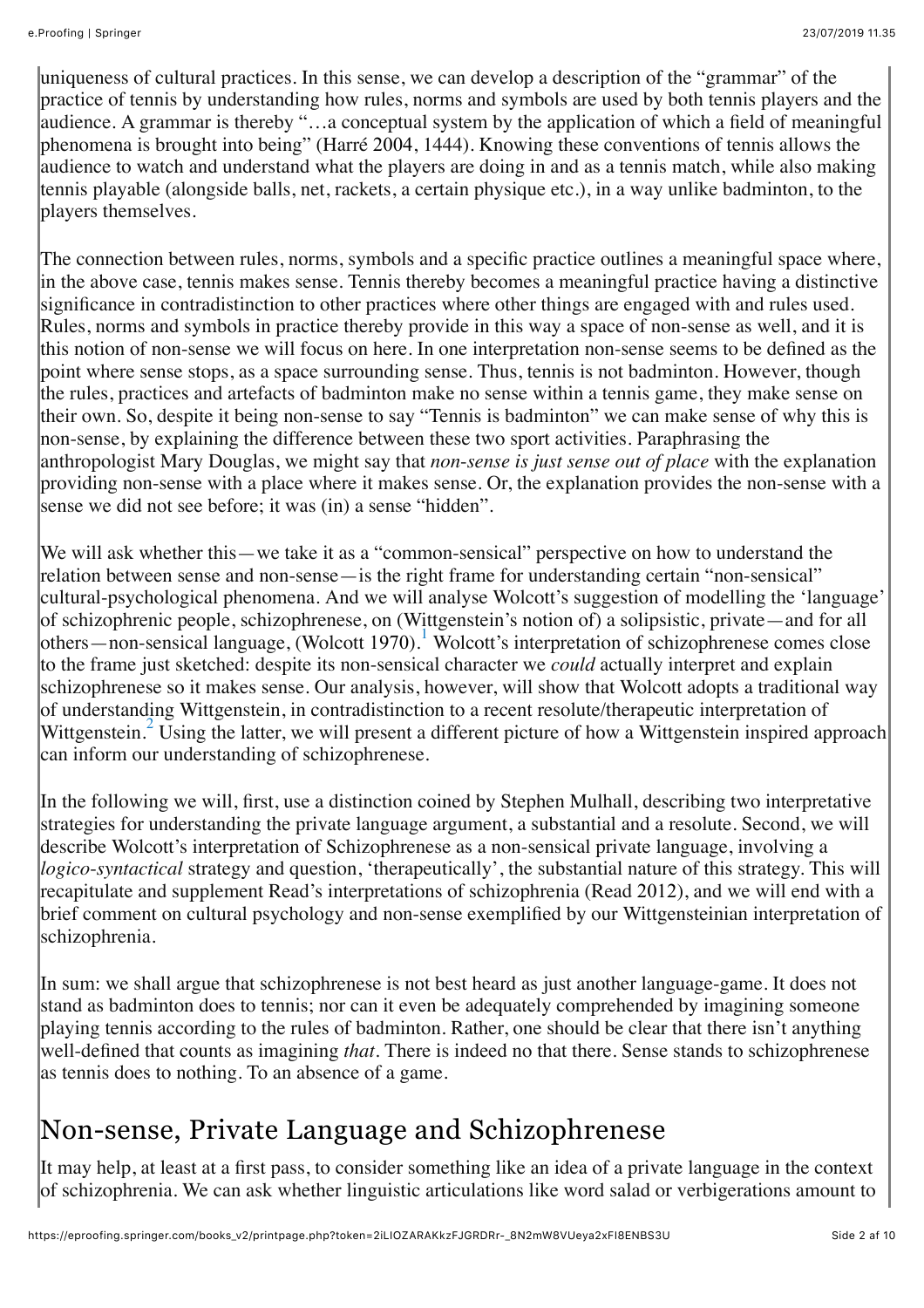mere gibberish. Or if they are better characterised as a private language made up of words; or perhaps even better as meaningful units understandable only by the schizophrenic person uttering them. Furthermore, we can ask, how we can know? Is "schizophrenese" as Wolcott terms it, something we might be able to consider meaningful in itself by providing a theory for it, or if not, how do we then come to an understanding of it?

Now, a useful distinction between substantial and resolute readings of the private language argument has been made by Mulhall (2007). It corresponds to the overall distinction between traditional and resolute/therapeutic readings of Wittgenstein noted above, and comparing it to Wolcott's interpretation it will provide us with some clues for understanding schizophrenese as a possible private language.

Mulhall (2007, 1) describes the substantial reading as distinguishing between nonsense and gibberish, with the former consisting of violations of logical syntax, by combining perfect legitimate elements but in an illegitimate way. So, for example, the concepts of *sun*, *happy*, *the* and *is*, are perfectly understandable in themselves, but combined as *The sun is happy* the sentence is non-sense. It is not gibberish, for while the sentence does not make any sense, it still has a grammatical *form* (as well as an argument form, *S* is *H*, and a predicate logical form,  $\exists$ (x)Fx) which can be accounted for, by providing a theory of rules (and criteria for applying these rules) establishing the right conjunction(s) of the sub-sentential elements into sense-carrying sentences. Nonsense, then, is sense out of place; it is understanding that "happy" (or "sad") cannot be used about the sun, but is usable in other similar kinds of sentences.

For Mulhall (2007, 5), then, the substantive reading provides a theory of meaning "…a specification of the conditions under which a sentence makes sense…" thereby indicating that *if* we theoretically get the criteria, rules and grammar right for a piece of discourse, *then* we can also make sense of why it happens to be nonsensical, and conceive of possible future instances of its instantiation as well. Explicating rules, criteria and grammar then, shows how people makes sense and nonsense of a given piece of discourse. Within this interpretation one prominent way of taking Wittgenstein's private language argument (roughly PI§243–326) allegedly shows that a language understandable by only one individual is incoherent, because whenever a piece of language-use is taken to be correct, it is correct in terms—not of whatever the individual makes of using the language personally but—in terms of the community of language users the individual is part of.

In Witherspoon's terms (2000, 315), this is a kind of Carnapianism, understanding how the use of words and sentences outside a proper "linguistic framework" lapse into nonsense. The meaning of a sentence is a function of the form of and concepts entering the sentence, just like the sentence above. Witherspoon (2000, 341) furthermore claims that Carnapianism in addition is committed to the thesis that the proposed meaninglessness of a sentence is a (quasi-)function of the same grammatical form as sensical sentences. Thus, *the sun is warm* and *the sun is happy* both have the same form, but *is happy* only has a quasifulfilling predicative role, since it does not contribute to the meaning of the sentence. Hence, we can reframe Mulhall's point above that by doing a logical-grammatical analysis we explicate how different quasi-predicate and quasi-subject roles are contributing to the meaninglessness of sentences as well. Readers will note that this substantial reading is similar to the common-sensical understanding of sense and non-sense introduced in the beginning, the difference perhaps being the former's more nuanced linguistic description. However, as Witherspoon notes, the point above turns out to involve a predicament. Providing such a substantial theory of meaning implicitly assumes that the realm of meaninglessness actually contains a rich structure. And this, as Witherspoon writes, implies that "…certain sentences are nonsense because of the kind of sense they have." (2000, 342). Hence, the frame actually debars any possibility of understanding nonsense as what it is, namely non-sense. An *absence* of (a/any) sense. **[AQ1](https://eproofing.springer.com/books_v2/printpage.php?token=2iLIOZARAKkzFJGRDRr-_8N2mW8VUeya2xFI8ENBS3U#)**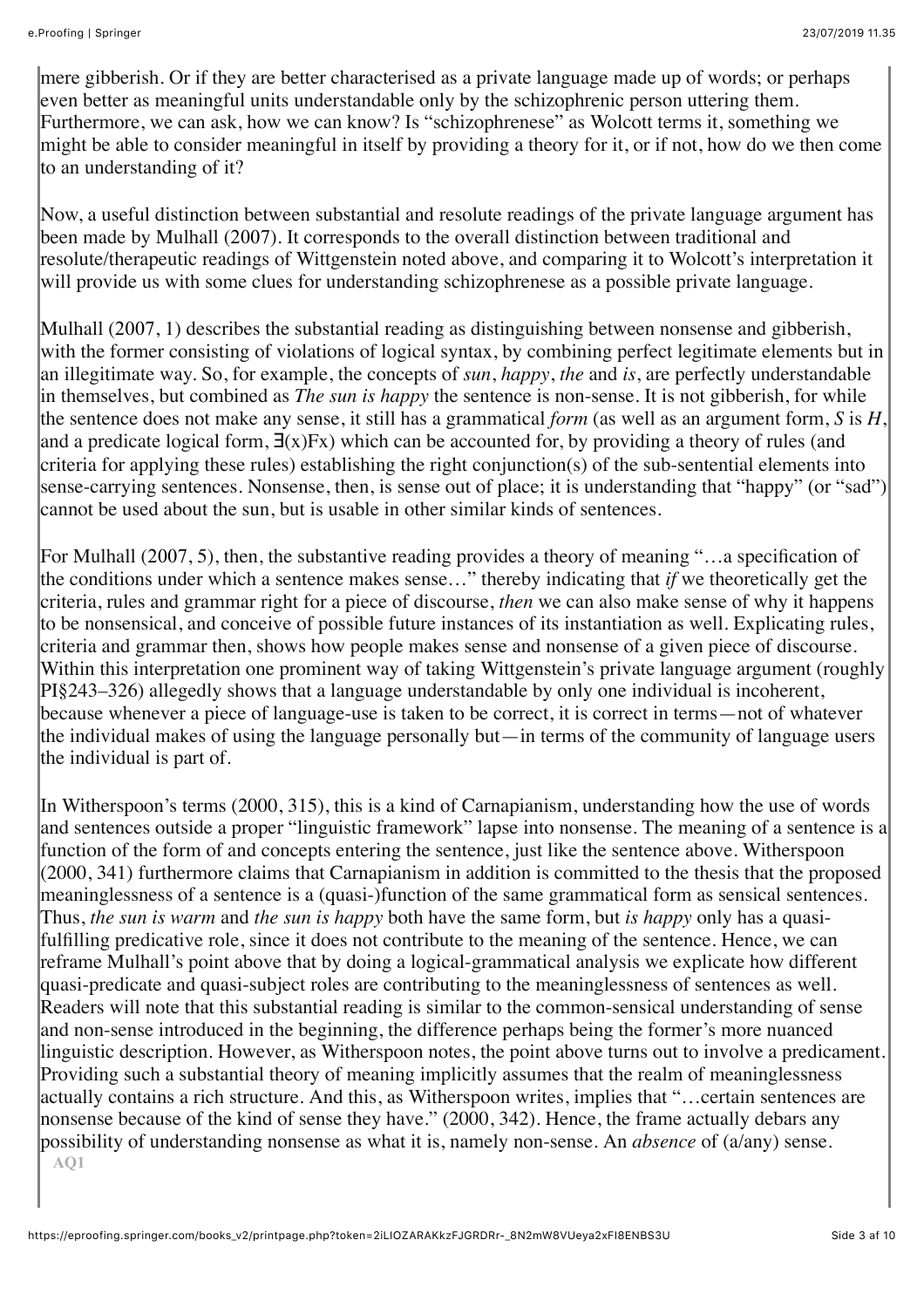So basically, a substantial theory provides a meaningful explanation, by presenting a theory of meaning of *what* (the substance of) non-sense is. It is sense out of place (e.g. in the wrong game), for example being in the wrong place by not contributing to the meaning of the sentence in which it occurs. The resolute or therapeutic reading argues against this, claiming, according to Mulhall (2007, 5), that there are no ineffable insights about non-sense to be explained by providing a theory of meaning delimiting and recognising the intelligibility of the distinction between sense and nonsense. Rather, Mulhall characterises the therapeutic reading as "…the capacity to recognize when a sign has not been given a determinate meaning—even when it appears that it has been" Mulhall (2007, 7). Hence, the therapeutic reading can be understood as a process of *elucidating* something as non-sensical in a given situation without assuming a theory of sense or meaning explaining, or interpreting it. Nor is the making of a general theory of discriminating sense and nonsense to be the result of this elucidation. Instead the therapeutic reading claims that recognising the (at times) indeterminateness of meaning is a more correct Wittgensteinian point of departure, also when dealing with schizophrenese.

## Wolcott on Schizophrenese

The aim of Wolcott (1970) is providing a new paradigm for the study and understanding of 'schizophrenese'. He uses schizophrenese to characterise utterances classifiable as neologisms, word salads or verbigerations (ibid., 127) The problem, then, is, when a person speaks schizophrenese, this person seems to be speaking a private language in a 'Wittgensteinian' sense, i.e. using words and sentences the meaning of which only this person knows. Can this person be understood and how?

Wolcott answers this by reframing it as involving three questions: *is schizophrenese a language,* and language is here understood in a logical-grammatical sense similar to the one described above, only Wolcott terms it a Reichenbachian sense: consisting of a set of signs plus vocabulary, whose use is dictated by (formation, truth and derivation) rules with criteria for the application of these rules (Reichenbach 1947); *is schizophrenese a private language*, with 'private' denoting signs and categories unshared with and unverifiable by others; and given schizophrenese, *is intersubjectivity then possible*, with intersubjectivity denoting a set of meaningful signs reciprocally shared. (ibid., 127) Wolcott thereby hopes to show that *if* schizophrenese is a language in the depicted sense, then it cannot be entirely private but must contain meaningful shareable elements. Furthermore, it will then be possible for other people (*in casu* the therapist) to make sense of schizophrenese.

<span id="page-3-0"></span>Wolcott's approach therefore first outlines the conditions for a language to be meaningful. His theory of meaning presents a *form* for a language with a grammar consisting of concepts, rules and criteria for applying the rules, supplied with different linguistic functionalities[.](#page-9-1)<sup>3</sup> Furthermore, the hope is that in explaining schizophrenese as a piece of discourse using the theory of meaning, this will enhance our understanding of it by distinguishing between sense and nonsense, between joint-meanings and pure idiosyncratic meanings, with joint-meanings making a fruitful dialogue between speaker and listener possible. Wolcott therefore recommends that instead of encouraging the schizophrenic patient to speak schizophrenese, "…a stance that might implicate the psychiatrist in learning many varieties of schizophrenese, I would suggest that the psychiatrist should seek to get the patient ultimately to use ordinary language." (1970, 133) Claiming that ordinary language "…is more efficient, more logical, and more conducive to linguistic competence than schizophrenese" (ibid., 133) and therefore more recommendable is inevitable, if we recall Mulhall and Witherspoon's arguments above. Schizophrenese is sensical within the theory of meaning Wolcott proposes, because it delineates a distinction between sense and nonsense, and explains how schizophrenese as nonsense makes sense here. Hence, it is less about recognising the indeterminateness of meaning in Mulhall's sense, than subsuming it under the pre-given theoretical projection of language and sense proposed. In other words, and a point we will return to later,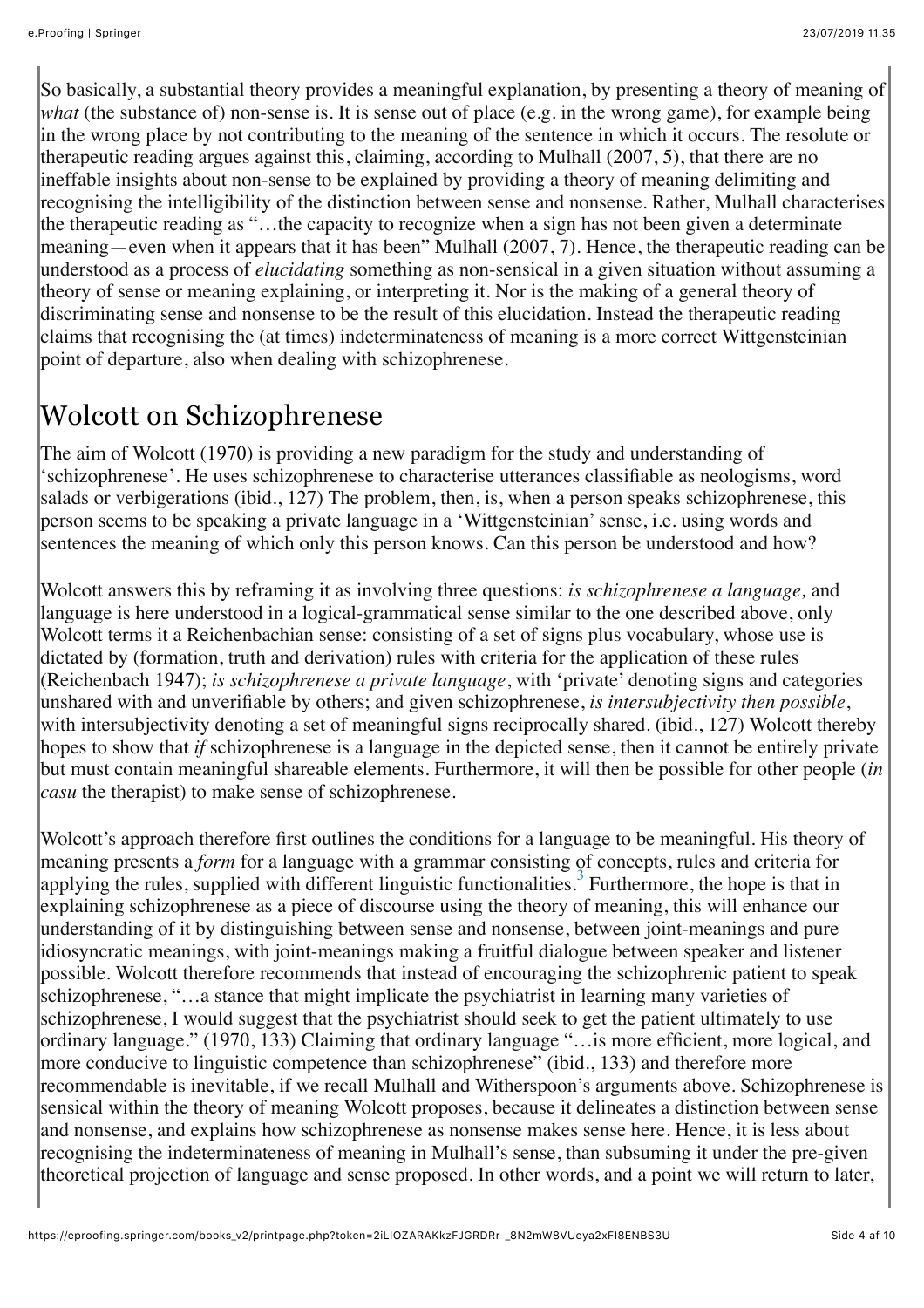Wolcott's psychiatrist above is actually taking a position *external* to the context where schizophrenese occurs, not really recognising or engaging with what is actually said. This is because Wolcott's analysis is foundering on the same cleft stick that afflicts the substantial theory/reading of nonsense: One claims to say what the nonsense means, and thus inevitably undercuts its status as nonsense, and moves outside the space of any person who in fact has uttered nonsense.

Wolcott's analysis 'shows' that schizophrenese makes sense because it resembles a language: it has rules of assonance, association and metonymy for establishing word meaning, as well as rules of concretion, asyndeton and disjunction for sentence meaning. These rules are, furthermore, applied according to the following criteria, *continuity*, "Once schizophrenese is systematized into a private meaning system, the rules are kept." (ibid., 132), and *contextual appropriation*, i.e. if the context is right the rules are likely to be applied. Furthermore, it is also a private language in what Wolcott takes to be a 'Wittgensteinian' sense, i.e. a language referring to private objects which are inner, unknown and unshared by others. 'Despite' this, intersubjectivity is still theoretically possible through joint-meanings, i.e. by the patient and the psychiatrist referring to the same noun-phrases or verb-phrases, or upholding a continuous dialogue keeping to the same general topic. Thus, the statement "666-sick sick sick" is considered a private schizophrenese statement, an instance of assonance "...more readily decoded by the receiver. But the equation of the number "6" with the adjective "sick" remains a private word-meaning. It is an instance of a *token* or unique connotation of a sign" (ibid, 130) Wolcott is here implying that despite the sentence failing to make any sense (it is private), its meaninglessness still contains an explainable rich structure. Thus, using his model for what a language is, he can 'explain' schizophrenese and its syntactical rules and criteria. This strikingly resembles the substantial reading presented by Mulhall above that if we theoretically establish the criteria, rules and grammar for a piece of discourse, then we can make sense of *why it happens to be nonsensical* and conceive of possible future instances of its instantiation as well (cf. Wolcott's idea of continuity and context of appropriation).

After this characterisation of Wolcott's substantial reading of sense and nonsense as related to the use of schizophrenese, let us move on to how a therapeutical reading understands this.

## What Would the Therapeutic Point Be Then?

Let us take stock. By approaching schizophrenese in a *logico*-*syntactical* way, Wolcott ends up in what resembles a paradoxical position, that the apparently nonsensical is actually sensical. The person speaking schizophrenese can be still understood because schizophrenese follows, similar to other kinds of languages, rules and criteria for applying these rules. Thus, schizophrenese makes sense and displays a quasi-logical structure, despite the admission it is non-sensical. What would the therapeutic vision be of the preliminary diagnosis above? Well, it wouldn't try to replace Wolcott's proposal of a theory of how schizophrenese makes sense with yet another theory, but recognize that in the case of schizophrenese it might not make sense at all! This possibility has to be held open: that in some cases, we cannot succeed in attributing sense to something without 'violating' it, without turning it into something it is not. (This is what Wittgenstein thinks, of some instances of philosophical nonsense: that they are irreparable without becoming something other than what their utterer wanted them to be. That the utterer has irreconcilable desires with regard to her words, and is not aware of this; see Read 2001, 463.)

Our analysis above shows that Wolcott's theory of meaning is incapable of recognizing the indeterminateness of meaning, because it depicts non-sense in a very sensical way, by presenting a *logicosyntactical* frame for it before engaging with it. It is this which makes Wolcott's (and the psychiatrist he refers to) position *external*; it resembles an explanation or interpretation of how schizophrenese "really" works, carried out from the outside. However, that shouldn't make us succumb to theorizing about engagement (as if asking how it really works from the inside) as the way forward either. For the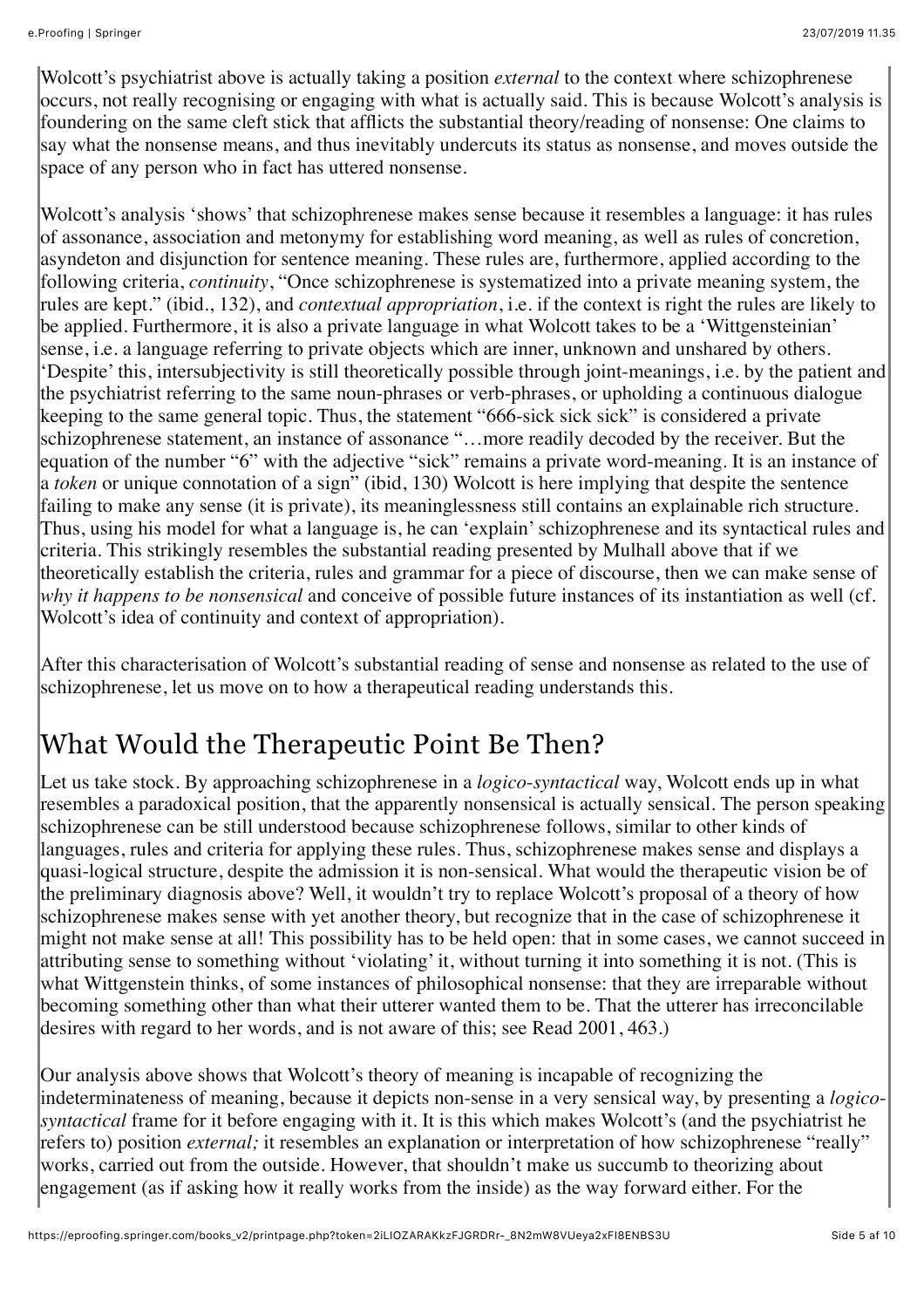therapeutic approach *analysis and description is 'therapy' enough*, and we might add two clarifying therapeutic points using Read's investigations of different perspectives on schizophrenia. First, that any understanding of schizophrenese will have to match the self-understanding of the person using it (and that such understanding therefore will not be feasible if there is no *possibility* of a successful selfunderstanding on which to base it). Second, that schizophrenese in at least some (radical) cases most likely cannot be understood because it simply has no content, it is non-sense. (The two points, obviously, are linked.)

Firstly, Read has in different places (e.g. Read 2001, 2012) discussed and criticized interpretations of schizophrenia invoking the concept of nonsense as well as solipsism, insofar as those interpretations presume that what they result in must actually make a kind of sense. For such a mode of hermeneutics is self-contradictory. Nonsense is nonsense.

What, then, would the right approach for understanding schizophrenia be? Read (2001) starts out by following Winch (1958, 1964), claiming that a sound approach, when we speak about human sciences like psychology, should at least be based on an *unimpositional* analysis and "…description of, roughly speaking, the self-understandings-in-action of the people or person one is studying" (Read 2001, 456). One avoids thereby, hopefully, disturbing the description and analysis of people's practices as they themselves understand them, i.e. not altering the norms, or rules they are following. Instead one aims for the simple criterion that the analysis and description can be accepted by those described. Unlike Wolcott's proposal of a theory of meaning, interpreting and explaining these practices by making a representation of them, i.e. imposing a certain model, Winch would have us look at what is going on. We would thereby present an analysis and description matching (as far as possible) the self-understanding of the people engaging in these practices. So, the example above, "666, sick-sick-sick", is interpreted by Wolcott as representing a quasi-logical way of expressing a verbigeration. But this might be too quick a "deciphering" of schizophrenese, as claiming *what* is "really" going on. We need to consider whether it even makes sense to model schizophrenese on a (quasi-)logical way of speaking, as well as the following question: does this logic (or any other logic) match the self-understanding of the person expressing this? Can we even speak of self-understanding when it comes to a person speaking schizophrenese? Is there a way of deciphering 'schizophrenese' which does not turn it into something far too much like the language of those not subject to the radical (self-)disorder of schizophrenia?

This move of Read's can be read as a kind of radicalisation of the warning that Winch famously makes against covertly turning Azande discourse into something easily domesticable into English language and culture.

From a Winchian perspective Wolcott's approach is therefore predominantly over-intellectualist, suffering from what we might call a 'logicalist' bias: assuming the person investigating schizophrenese to be chiefly a logician or theorist of meaning, and the investigated person *as engaging in a quasi*-*logical endeavour the therapist can systematically explain*. This bias blocks Wolcott from "seeing" cases (in their own terms) of schizophrenese so bizarre or recalcitrant they cannot be understood, or explained at all. It is simply impossible to assume (without violence or imposition) overall that schizophrenese as an expression of a schizophrenic's self-understanding can be understood within *any* logico-syntactical frame. It excludes the aforementioned indeterminateness of meaning; the "…arbitrarily many ways of describing (or "interpreting")—and thus, unmisleadingly expressed, *none*" (Read 2001, 460). Hence, we might as well claim here, that there actually is *nothing to* understand. So, a Winchian approach thus extended would make us more sensible to the acceptance that our descriptions might very well make us realize that there might be nothing to describe. Especially because of the likely impossibility of seriously addressing any affirmation the schizophrenic could make of our putative description. Indicating this, Read presents cases of severe schizophrenics where a successful interpretation, it would seem, simply cannot occur,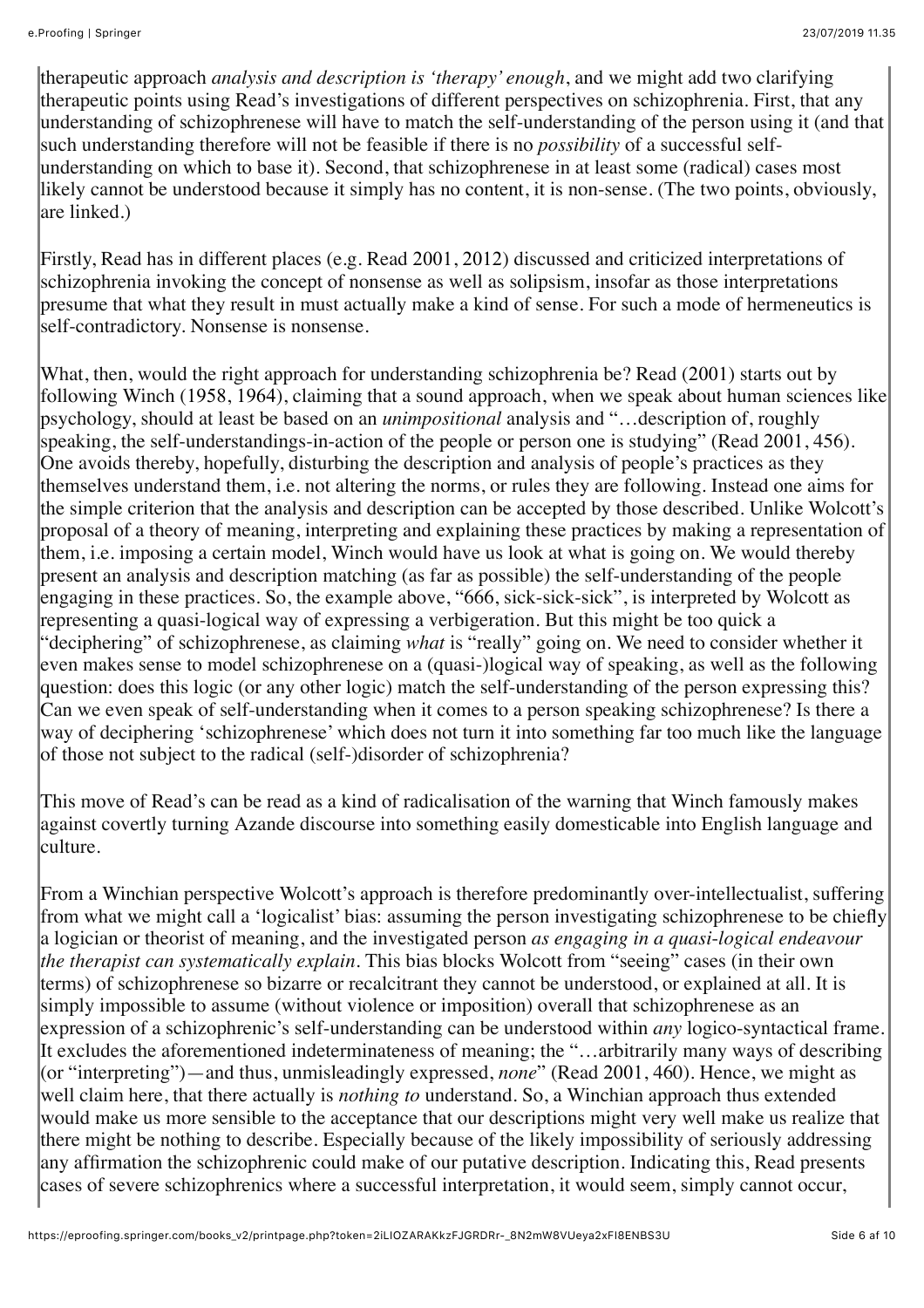because "…there simply aren't, here, any true self-understandings available" (2001, 461). For: Such a true understanding would imply the emergence from and decisive leaving behind of the schizophrenia.

Accepting this we might still imagine the possibility of asking whether schizophrenese then is more like a case of solipsism, i.e. the person speaking it making up a meaningful private language (like a private linguist) but unable to express this meaning to others?

<span id="page-6-0"></span>Analysing and critiquing this possibility, Read follows Conant (1991) and Diamond's (1991) reading of the early Wittgenstein's thoughts on non-sense and solipsism.<sup>4</sup> This reading centers, in a way, on a specific remark by Wittgenstein (*Tractaus* 5.62) (Read 2001, 466) stating that what solipsism correctly means cannot be said, but must instead show itself. This could be read as indicating that the schizophrenic's "world" can only be *shown* focusing on the limit of schizophrenese against "normal" use of language; i.e. the limit of the schizophrenic's language is the limit of the schizophrenic's world. This, however, may lead us to think that schizophrenese makes sense within a solipsistic 'world'. It is then allegedly just a different *form* of language compared to "normal" language, and we are unable to express its inherent meaning (using our normal language) without making it sound like nonsense, "…we are *inclined* to believe that it is something that retains ineffable truth, even if we (as it were) unfortunately happen to be unable to state it" (Read 2001, 466). So, what we have here is the temptation to *reify* schizophrenese as a meaningful phenomenon. Only its sense is hidden and must be brought out ('*shown'*) using means of expression other than normal language, e.g. Wittgenstein's developed logic in the *Tractatus*, or as in our case, Wolcott's logico-syntactical expression. So, then we would have here a new version of Wolcott's line of thought.

Following Diamond and Conant, Read argues this is *not* how Wittgenstein's remark (or the purpose of *Tractatus*) is to be understood. Instead the purpose of the *Tractatus* is to convince us that the logic 'cannot' show what cannot be said, *because there is nothing to show*: "Diamond et al. seek to understand the logic of the Tractatus—while leading up to the conclusion that it has in a vital sense no logic whatsoever. TLP's "logic" is a "logic" of illusion, of what we are inclined to believe, of a set of psychologically attractive but ultimately *empty* pseudo-claims…" (Read 2001, 464). The implication of Diamond and Conant's reading, then, is that the remark above (*Tractaus* 5.62) is not claiming a truth to solipsism, which unfortunately is unstateable. Rather, "Solipsism, is merely a name for a certain set of logical temptations, temptations from which we can potentially be delivered, once we cease to think of "it" as retaining a truth at all behind its "front" of non-sense" (Read 2001, 466). So, and this brings us to the second point, schizophrenese has no content, there are no logico-syntactical structures to be systematically comprehended or explained. It is simply non-sense. Einfach unsinn, in Wittgenstein's terms.

Hence, this aligns with a Wittgensteinian view on non-sense, that there is nothing to be learned from it, because there is nothing in it. It is only a nothing that masquerades as a something. Schizophrenese, thus, "...can be most properly viewed as plain non-sense—something with which nothing can (as yet) be done…" (Read 2001, 466). This therapeutic point is, that there is, we strongly suspect, simply no logicosyntactical "truth" or meaning within schizophrenese for us to discover or handle. Proposing a theory of meaning explaining "word-salad" or "verbigerations" cannot capture an essential logical structure behind the proposed non-sense of schizophrenese, because our best conclusion must be that no structure exists. The therapeutic approach therefore helps us resist the temptation of assuming an inherent structure or even system. Instead, "There is simply nonsense: pseudo-sentences, forms of words, etc. for which we have not as yet found a use, and as of now literally cannot imagine so doing" (Read 2001, 467). Schizophrenese therefore is clearly best not characterized as a language. 'It' might be private (if we can describe the person speaking it as having a sense of privacy; or at least an 'inner world'; though below we shall question even that) but not as a language. The person is not a private linguist; as Wittgenstein sought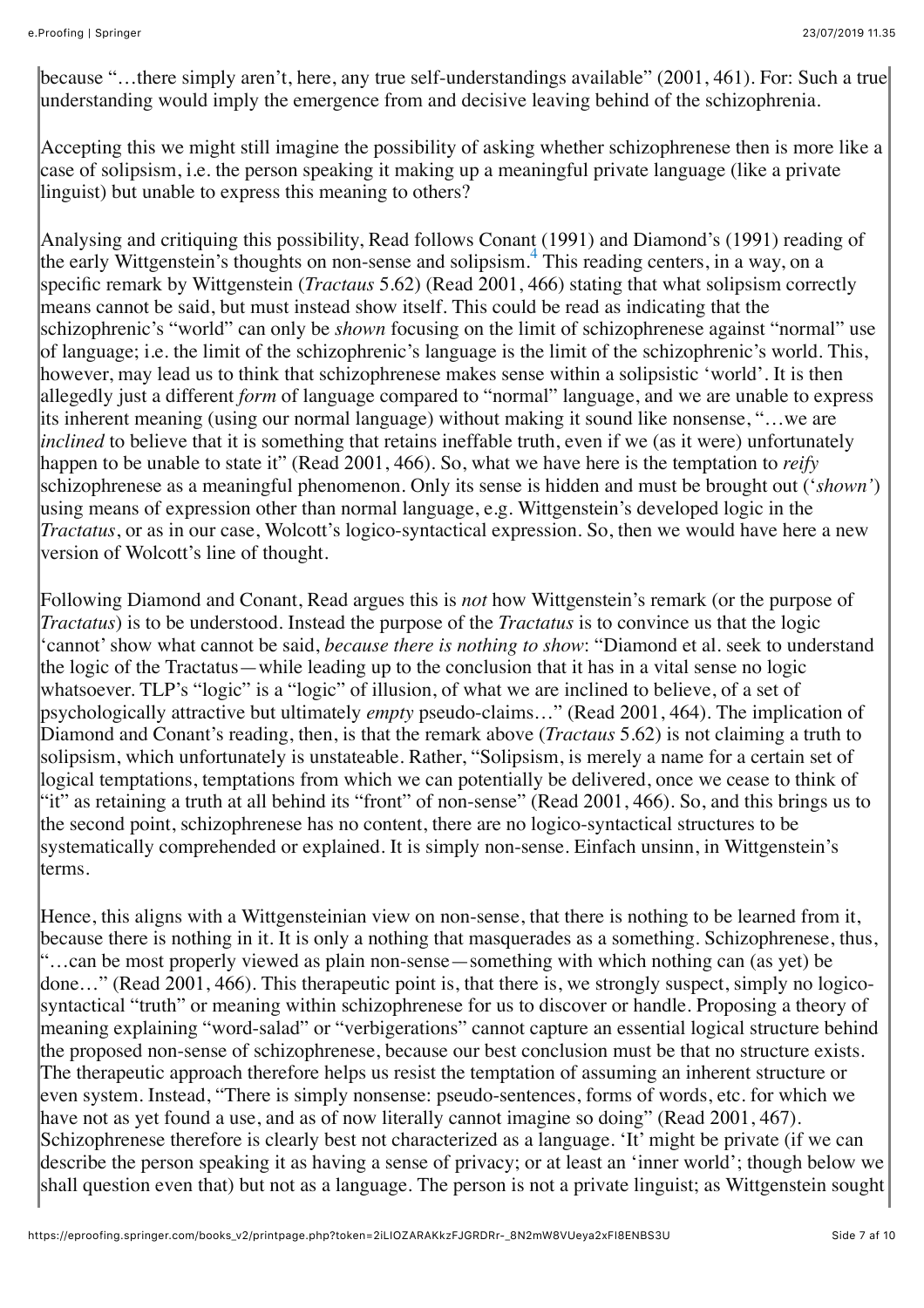to teach us, there isn't anything that can satisfactorily be designated as such a thing. The profound failure of most readings of Wittgenstein's 'private language' discussions is that they in effect assume that a 'private language' IS a language. Rather than realising that, Wittgenstein meant us to come to see that the temptation to so much as imagine that we can imagine a private language is the very non-sense that possesses us.

If we were forced to describe 'schizophrenese' as logical it would be patho-logical, suffering from the illusion of being like a language with a meaningful structure behind its non-sense.

The suffering of schizophrenia in certain impenetrable cases may indeed be just this: that, far from being locked in a world that one cannot communicate to others, one might be said to lack even the consistency of a world. One would then lack anything stable to communicate. The tragedy then would be of a grimmer nature than unreachability or 'ineffability'. For if that were the best way to understand the situation understanding the absence of there being something *to* understand—then the absence of a language would correlate with the absence of a world.

There *is* then a sense in which the would-be speaker of 'schizophrenese' resembles the 'private linguist'. But the sense is radical indeed: they resemble each other in that we have not been given good reason to believe that they can possibly exist, and have good reason to believe that there isn't any such thing as them doing so. The schizophrenic whose discourse resists a non-impositional, non-imperialistic serious and empathetic effort to understand is then like the 'private linguist'; they are someone whose words do not add up to anything. There is more to humanity, it would seem, than is dreamt of in Wolcott's proposal: we should hold open the possibility that in cases of sufficiently serious psychopathology, there is no 'private language', because there is no language. There is only a tragic simulacrum of it. A perpetual desire, perhaps, to speak. To communicate. But only the would-be forms of such a content that would want, hopelessly, to be speakable. Nothing ineffable to say.

#### Coda

Our discussion here has not been a discussion of schizophrenia as a clinical phenomenon, though obviously our hope includes that it might have hints or implications for such a discussion. Instead we have followed the tradition of Sass (1992) change to Sass (1992, 1994) , and Wolcott (1970) before him, claiming that something philosophically significant and relevant can be expressed about schizophrenia by invoking a Wittgensteinian perspective. Against their more substantial understanding of Wittgenstein, we have presented the advances of a 'therapeutic' reading inspired originally by people like Peter Winch and Rom Harré. Arguing against the possibility of interpreting or explaining what really lies behind the nonsense of schizophrenese, what we can learn from extending the therapeutic approach and of Wittgenstein and Wittgensteinians like Winch and Harré is finetuning our analytical and descriptive sensibilities towards the diversity, contextualized nature and hence non-substantiality of certain psychological phenomena. Broadening our interpretive horizon beyond the sense-making limit imposed by traditional hermeneutics, to take in the radical possibility we think implicit in a resolute reading of Wittgenstein: that the right way to understand (sic) some philosophical urges, and probably, as we have sketched, some somewhat analogous psychopathological experiences, is to be clear that there isn't any *there* with enough stability or substantiality TO understand. And that to presuppose that there *must* be is to be captured by a dubious philosophical ideology that risks projecting and imposing a false sense. **[AQ2](https://eproofing.springer.com/books_v2/printpage.php?token=2iLIOZARAKkzFJGRDRr-_8N2mW8VUeya2xFI8ENBS3U#)**

If so then we can understand *why* we might well not understand—that's the sense of understanding we would attribute to Winch as an extension of his approach—without having to presuppose that it will always make best sense to go on trying to understand. Even if the human thing to do still feels like it will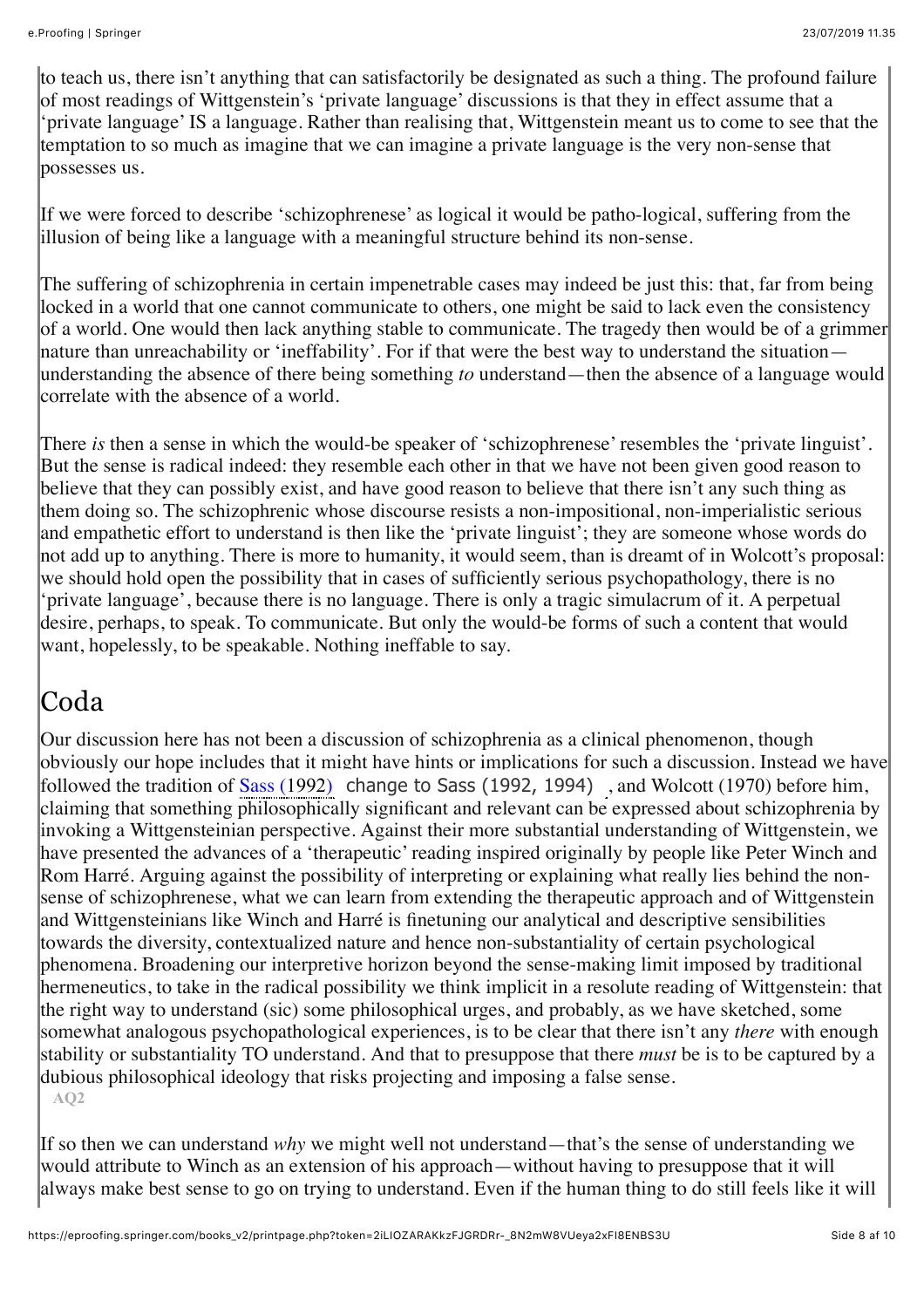be to go on trying, and not giving up on a fellow-human.

#### References

Baker, G. (1998). The private language argument. *Language & Communication, 18,* 325–356.

Conant, J. (1991). Throwing away the top of the ladder. *The Yale Review, 79,* 328–364.

Diamond, C. (1991). *The realistic spirit*. Cambridge, MA: MIT.

Harré, R. (2004). Discursive psychology and the boundaries of sense. *Organization Studies, 25*(8), 1435– 1453.

Mulhall, S. (2007). *Wittgenstein's private language*. Oxford University Press.

Read, R. (2001). On approaching schizophrenia through Wittgenstein. *Philosophical Psychology, 14*(4), 449–475.

Read, R. (2012). *Wittgenstein among the sciences*. England: Ashgate.

Reichenbach, H. (1947). *Elements of symbolic logic*. New York: The Free Press.

Sass, L. (1992). *Madness and modernism*. New York: Harper and Collins.

Sass, L. (1994). *The paradoxes of delusion*. Ithaca, USA: Cornell University Press.

Sullivan, G. B. (2017). *Wittgenstein's philosophy in psychology. Interpretations and applications in historical context*. Hampshire, UK and New York, USA: Palgrave Macmillan.

Witherspoon, E. (2000). Conceptions of nonsense in Carnap and Wittgenstein. In A. Crary & R. Read (Eds.), *The new Wittgenstein* (pp. 315–349). London and New York: Routledge.

Winch, P. (1958). *The idea of a social science and its relation to philosophy*. London: Routledge.

Winch, P. (1964). Understanding a primitive society. *American Philosophical Quarterly, 1*(4), 307–324.

Wittgenstein, L. (2009). *Philosophical investigations*. (PI) (Revised edition by P. M. S. Hacker and J. Schulte). Malden, MA and Oxford, UK: Wiley-Blackwell.

Wolcott, R. H. (1970). Schizophrenese: A private language. *Journal of Health and Social Behavior, 11*(2), 126–134.

<span id="page-8-0"></span>We mostly bracket Wittgenstein here, because though Wolcott refers to Wittgenstein as inspiration, he does not discuss Wittgenstein's argument in detail. Hence, our focus here is neither on the many existing interpretations of Wittgenstein's idea of a private language, nor the validity of Wolcott's interpretation (for a general overview, readers should consult Baker 1998). We assume, in a certain sense along with Wolcott, that schizophrenese can be understood (sic) as a private language, and our "therapy" [1](#page-1-0)